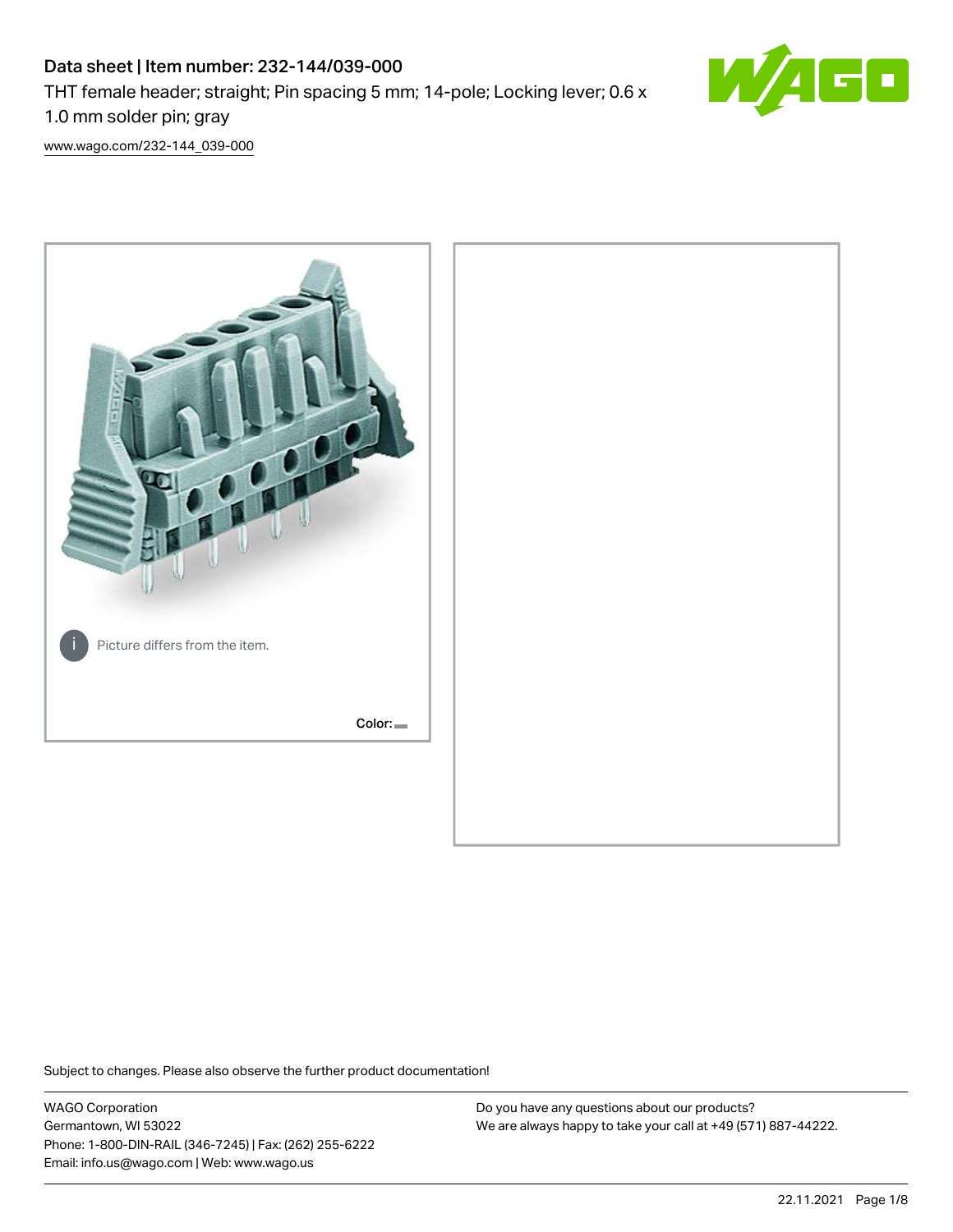

Dimensions in mm

L = pole no. x pin spacing

2- to 3-pole female connectors – one latch only

#### Item description

- **Horizontal or vertical PCB mounting via straight or angled solder pins**
- For board-to-board and board-to-wire connections
- Touch-proof PCB outputs  $\blacksquare$
- $\blacksquare$ Easy-to-identify PCB inputs and outputs
- $\blacksquare$ With coding fingers

Subject to changes. Please also observe the further product documentation! Data

WAGO Corporation Germantown, WI 53022 Phone: 1-800-DIN-RAIL (346-7245) | Fax: (262) 255-6222 Email: info.us@wago.com | Web: www.wago.us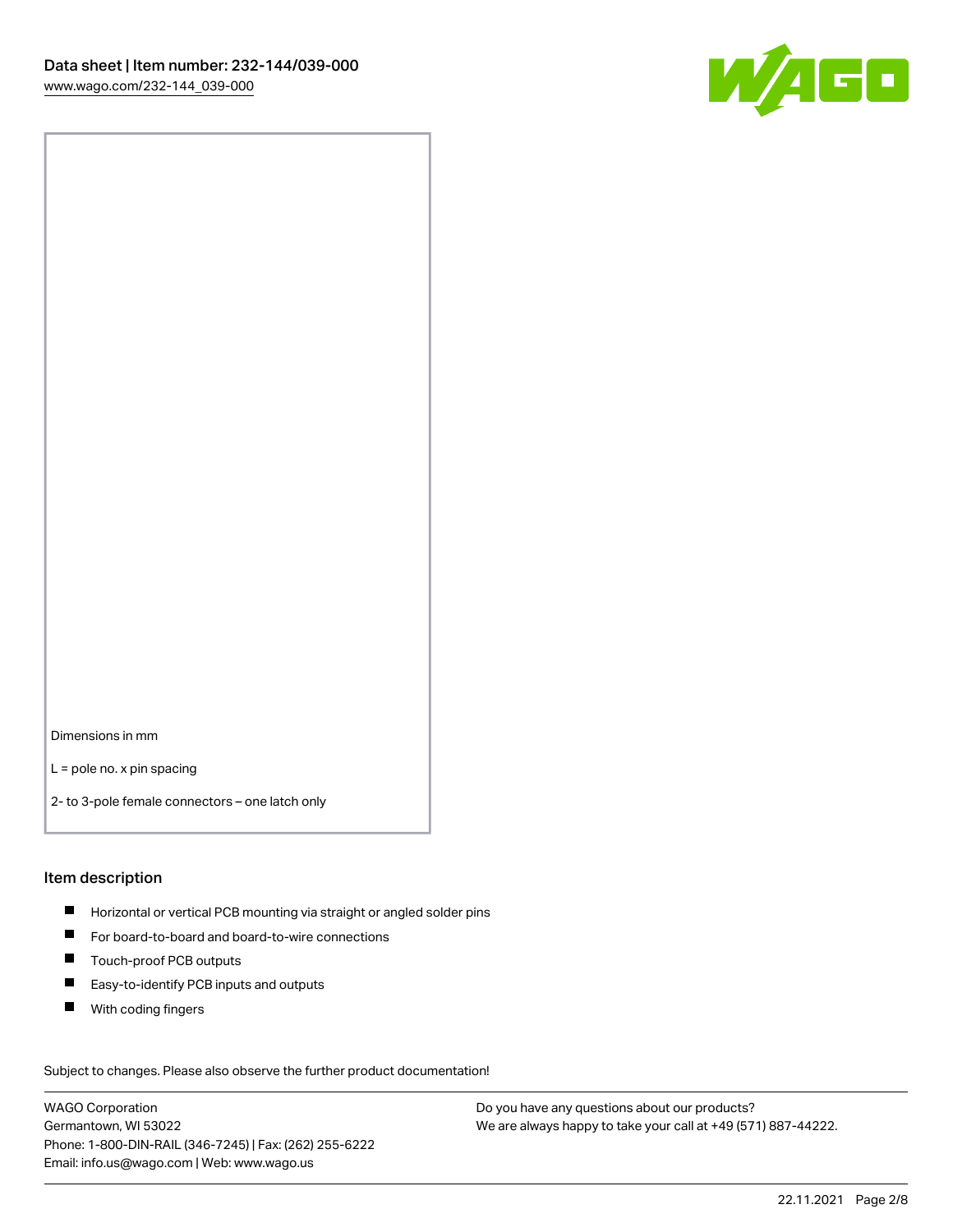

# Data Notes

| Safety information 1 | The <i>MCS - MULTI CONNECTION SYSTEM</i> includes connectors<br>without breaking capacity in accordance with DIN EN 61984. When<br>used as intended, these connectors must not be connected<br>/disconnected when live or under load. The circuit design should<br>ensure header pins, which can be touched, are not live when<br>unmated. |
|----------------------|--------------------------------------------------------------------------------------------------------------------------------------------------------------------------------------------------------------------------------------------------------------------------------------------------------------------------------------------|
| Variants:            | Other pole numbers<br>3.8 mm pin projection for male headers with straight solder pins<br>Gold-plated or partially gold-plated contact surfaces<br>Other versions (or variants) can be requested from WAGO Sales or<br>configured at https://configurator.wago.com/                                                                        |

# Electrical data

### IEC Approvals

| Ratings per                 | IEC/EN 60664-1                                                        |
|-----------------------------|-----------------------------------------------------------------------|
| Rated voltage (III / 3)     | 320 V                                                                 |
| Rated surge voltage (III/3) | 4 <sub>k</sub> V                                                      |
| Rated voltage (III/2)       | 320 V                                                                 |
| Rated surge voltage (III/2) | 4 <sub>k</sub> V                                                      |
| Nominal voltage (II/2)      | 630 V                                                                 |
| Rated surge voltage (II/2)  | 4 <sub>k</sub> V                                                      |
| Rated current               | 12A                                                                   |
| Legend (ratings)            | $(III / 2)$ $\triangle$ Overvoltage category III / Pollution degree 2 |

# UL Approvals

| Approvals per                  | UL 1059 |
|--------------------------------|---------|
| Rated voltage UL (Use Group B) | 300 V   |
| Rated current UL (Use Group B) | 15 A    |
| Rated voltage UL (Use Group D) | 300 V   |
| Rated current UL (Use Group D) | 10 A    |

# Ratings per UL

| Rated voltage UL 1977 | 600 V |
|-----------------------|-------|
| Rated current UL 1977 |       |

Subject to changes. Please also observe the further product documentation!

| <b>WAGO Corporation</b>                                | Do you have any questions about our products?                 |
|--------------------------------------------------------|---------------------------------------------------------------|
| Germantown, WI 53022                                   | We are always happy to take your call at +49 (571) 887-44222. |
| Phone: 1-800-DIN-RAIL (346-7245)   Fax: (262) 255-6222 |                                                               |
| Email: info.us@wago.com   Web: www.wago.us             |                                                               |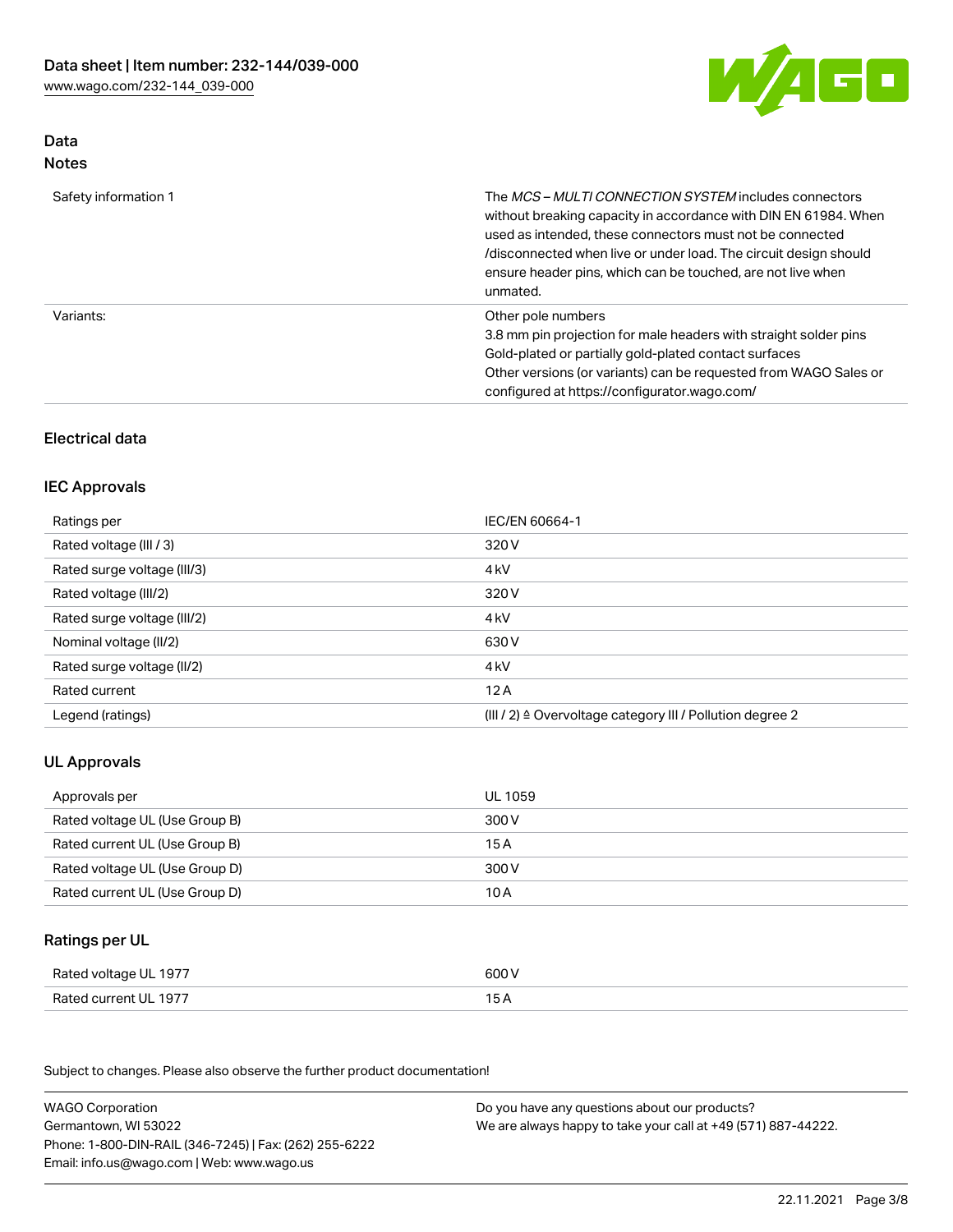

## CSA Approvals

| Approvals per                   | <b>CSA</b> |
|---------------------------------|------------|
| Rated voltage CSA (Use Group B) | 300 V      |
| Rated current CSA (Use Group B) | 15 A       |
| Rated voltage CSA (Use Group D) | 300 V      |
| Rated current CSA (Use Group D) | 10 A       |

# Connection data

| Total number of potentials | 14 |
|----------------------------|----|
| Number of connection types |    |
| Number of levels           |    |

#### Connection 1

# Physical data

| Pin spacing                          | 5 mm / 0.197 inch    |
|--------------------------------------|----------------------|
| Width                                | 85.8 mm / 3.378 inch |
| Height                               | 26.6 mm / 1.047 inch |
| Height from the surface              | 21.6 mm / 0.85 inch  |
| Depth                                | 11.6 mm / 0.457 inch |
| Solder pin length                    | $5 \,\mathrm{mm}$    |
| Solder pin dimensions                | $0.6 \times 1$ mm    |
| Drilled hole diameter with tolerance | $1.3$ $(+0.1)$ mm    |

# Plug-in connection

| Contact type (pluggable connector) | Female header |
|------------------------------------|---------------|
| Connector (connection type)        | for PCB       |
| Mismating protection               | No            |
| Mating direction to the PCB        | 90 $^{\circ}$ |
| Locking of plug-in connection      | locking lever |

## PCB contact

| PCB Contact            | THT                                        |
|------------------------|--------------------------------------------|
| Solder pin arrangement | over the entire female connector (in-line) |

Subject to changes. Please also observe the further product documentation!

| <b>WAGO Corporation</b>                                | Do you have any questions about our products?                 |
|--------------------------------------------------------|---------------------------------------------------------------|
| Germantown, WI 53022                                   | We are always happy to take your call at +49 (571) 887-44222. |
| Phone: 1-800-DIN-RAIL (346-7245)   Fax: (262) 255-6222 |                                                               |
| Email: info.us@wago.com   Web: www.wago.us             |                                                               |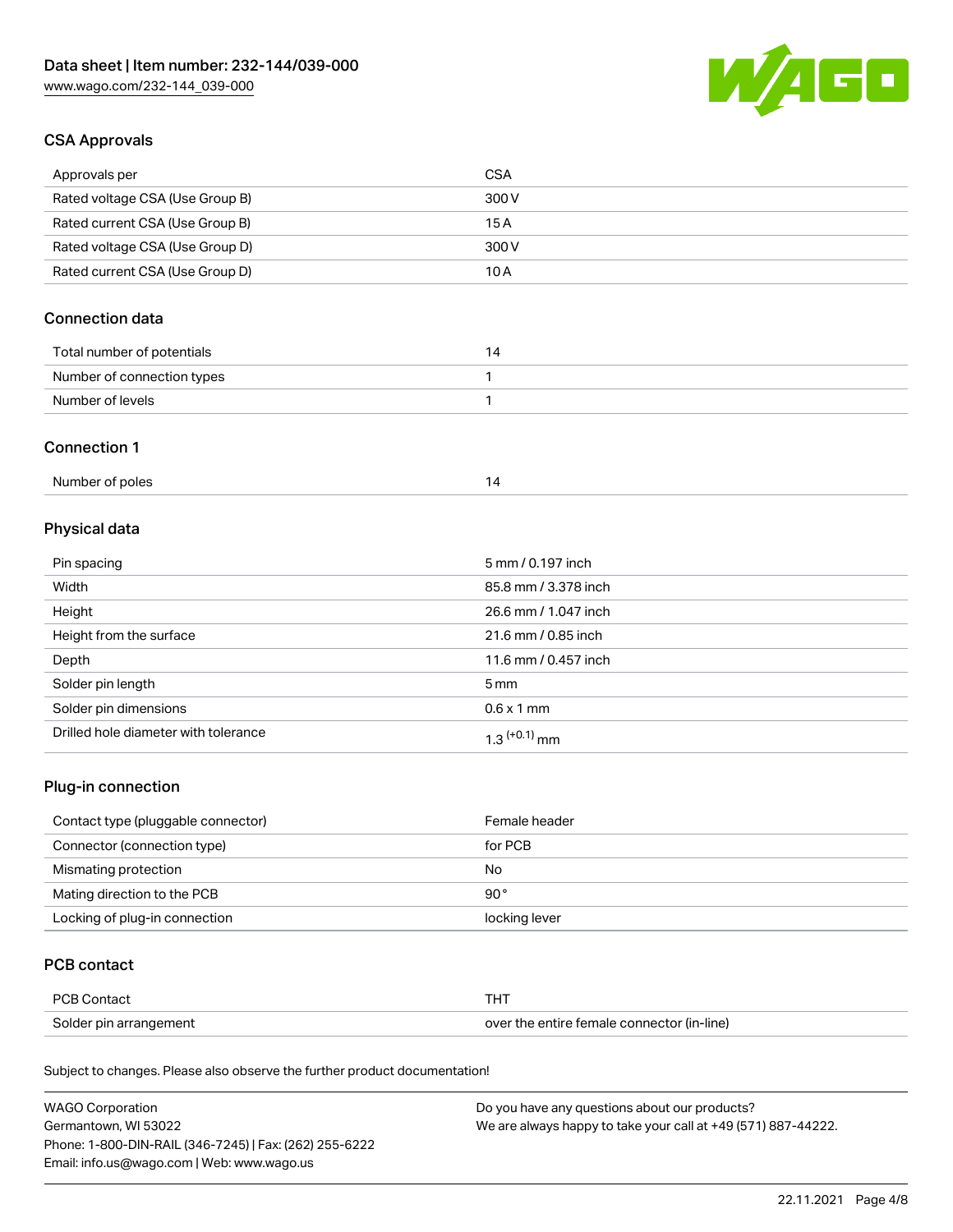

Number of solder pins per potential 1

#### Material data

| Color                       | gray             |
|-----------------------------|------------------|
| Material group              |                  |
| Insulation material         | Polyamide (PA66) |
| Flammability class per UL94 | V <sub>0</sub>   |
| Contact material            | Copper alloy     |
| Contact plating             | tin-plated       |
| Fire load                   | $0.252$ MJ       |
| Weight                      | 12.9g            |

#### Environmental requirements

## Commercial data

| Product Group         | 3 (Multi Conn. System) |
|-----------------------|------------------------|
| PU (SPU)              | 25 Stück               |
| Packaging type        | box                    |
| Country of origin     | <b>DE</b>              |
| <b>GTIN</b>           | 4044918623612          |
| Customs tariff number | 85366990990            |

### Approvals / Certificates

#### Country specific Approvals

| Logo     | Approval                               | <b>Additional Approval Text</b> | Certificate<br>name |
|----------|----------------------------------------|---------------------------------|---------------------|
| <b>R</b> | <b>CSA</b><br>DEKRA Certification B.V. | C <sub>22.2</sub>               | 1466354             |

#### Ship Approvals

൰

| Logo                        | Approval                                  | <b>Additional Approval Text</b> | Certificate<br>name              |
|-----------------------------|-------------------------------------------|---------------------------------|----------------------------------|
| ABS<br><b>Sight</b><br>ROAK | <b>ABS</b><br>American Bureau of Shipping | $\overline{\phantom{0}}$        | 19-<br>HG15869876-<br><b>PDA</b> |

Subject to changes. Please also observe the further product documentation!

| <b>WAGO Corporation</b>                                | Do you have any questions about our products?                 |
|--------------------------------------------------------|---------------------------------------------------------------|
| Germantown, WI 53022                                   | We are always happy to take your call at +49 (571) 887-44222. |
| Phone: 1-800-DIN-RAIL (346-7245)   Fax: (262) 255-6222 |                                                               |
| Email: info.us@wago.com   Web: www.wago.us             |                                                               |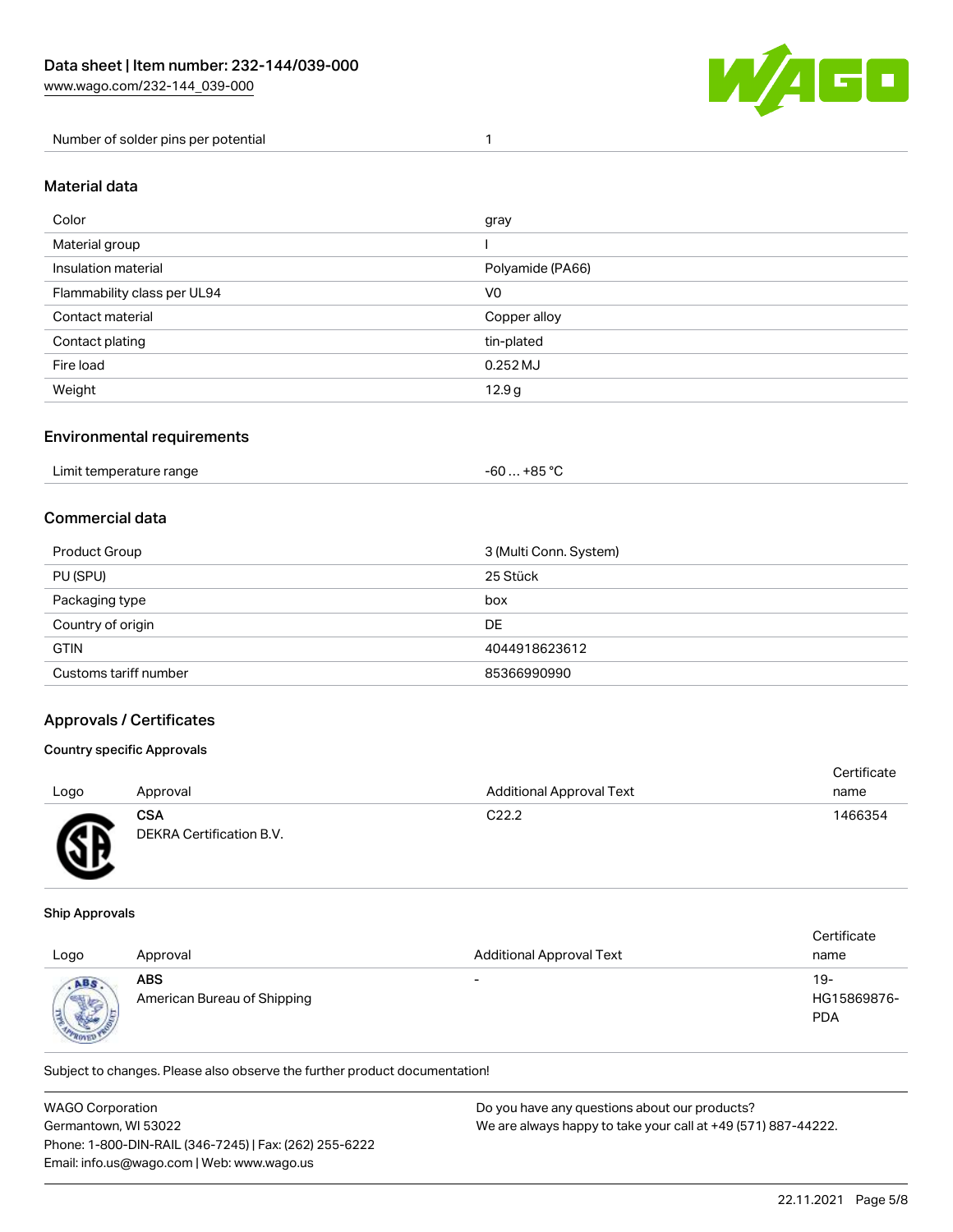



UL-Approvals

UL

UR

BV Bureau Veritas S.A.

IEC 60998 11915/D0 BV

**Certificate** name

 $\blacksquare$ 

Underwriters Laboratories Inc.

Underwriters Laboratories Inc.

Logo Approval Approval Approval Approval Approval Text

### Counterpart

Item no.231-614 nem 10.251-014<br>Male connector; 14-pole; Pin spacing 5 mm; gray [www.wago.com/231-614](https://www.wago.com/231-614)

UL 1059 E45172

UL 1977 **E45171** 

# Optional accessories

#### Testing accessories

| Testing accessories                                                                                                        |                                               |                      |          |  |
|----------------------------------------------------------------------------------------------------------------------------|-----------------------------------------------|----------------------|----------|--|
| Item no.: 231-661<br>Test plugs for female connectors; for 5 mm and 5.08 mm pin spacing; 2,50 mm <sup>2</sup> ; light gray |                                               | www.wago.com/231-661 |          |  |
| <b>Downloads</b>                                                                                                           |                                               |                      |          |  |
| <b>Documentation</b>                                                                                                       |                                               |                      |          |  |
| <b>Additional Information</b>                                                                                              |                                               |                      |          |  |
| Technical explanations                                                                                                     | 2019 Apr 3                                    | pdf<br>2.0 MB        | Download |  |
| <b>CAD files</b>                                                                                                           |                                               |                      |          |  |
| CAD data                                                                                                                   |                                               |                      |          |  |
| 2D/3D Models 232-144/039-000                                                                                               |                                               | <b>URL</b>           | Download |  |
| Subject to changes. Please also observe the further product documentation!                                                 |                                               |                      |          |  |
| <b>WAGO Corporation</b>                                                                                                    | Do you have any questions about our products? |                      |          |  |

Germantown, WI 53022 Phone: 1-800-DIN-RAIL (346-7245) | Fax: (262) 255-6222 Email: info.us@wago.com | Web: www.wago.us

We are always happy to take your call at +49 (571) 887-44222.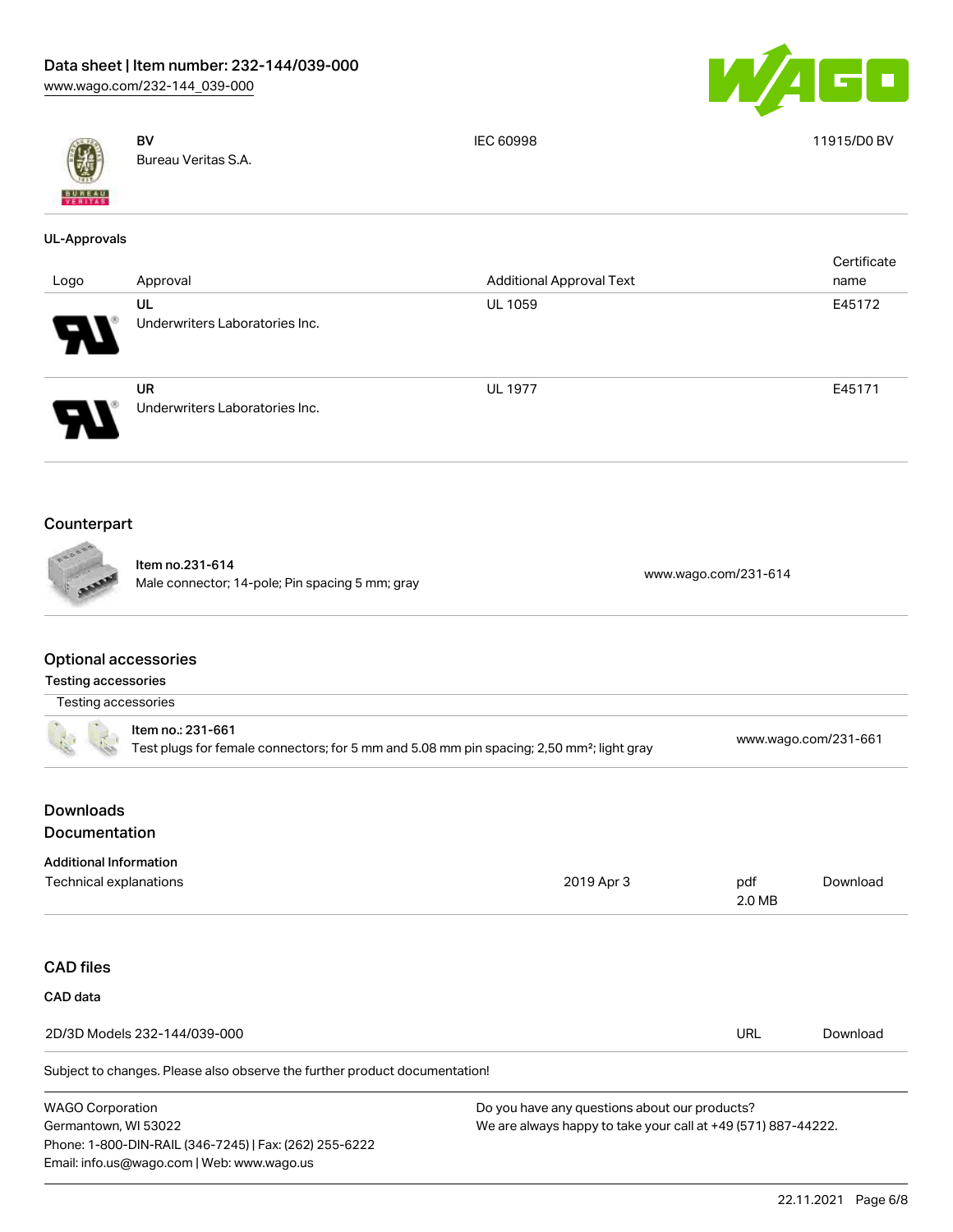

#### CAE data

| EPLAN Data Portal 232-144/039-000                                                                                                                                      | <b>URL</b> | Download |
|------------------------------------------------------------------------------------------------------------------------------------------------------------------------|------------|----------|
| ZUKEN Portal 232-144/039-000                                                                                                                                           | URL        | Download |
| EPLAN Data Portal 232-144/039-000                                                                                                                                      | <b>URL</b> | Download |
| <b>PCB Design</b>                                                                                                                                                      |            |          |
| Symbol and Footprint 232-144/039-000                                                                                                                                   | URL        | Download |
| CAx data for your PCB design, consisting of "schematic symbols and PCB footprints",<br>allow easy integration of the WAGO component into your development environment. |            |          |
| Supported formats:                                                                                                                                                     |            |          |
| ш<br>Accel EDA 14 & 15                                                                                                                                                 |            |          |
| ш<br>Altium 6 to current version                                                                                                                                       |            |          |
| ш<br>Cadence Allegro                                                                                                                                                   |            |          |
| ш<br>DesignSpark                                                                                                                                                       |            |          |
| Ш<br>Eagle Libraries                                                                                                                                                   |            |          |
| П<br>KiCad                                                                                                                                                             |            |          |
| Ш<br>Mentor Graphics BoardStation                                                                                                                                      |            |          |
| Щ<br>Mentor Graphics Design Architect                                                                                                                                  |            |          |
| Ш<br>Mentor Graphics Design Expedition 99 and 2000                                                                                                                     |            |          |
| ш<br>OrCAD 9.X PCB and Capture                                                                                                                                         |            |          |
| Ш<br>PADS PowerPCB 3, 3.5, 4.X, and 5.X                                                                                                                                |            |          |
| ш<br>PADS PowerPCB and PowerLogic 3.0                                                                                                                                  |            |          |
| ш<br>PCAD 2000, 2001, 2002, 2004, and 2006                                                                                                                             |            |          |
| Ш<br>Pulsonix 8.5 or newer                                                                                                                                             |            |          |
| <b>STL</b>                                                                                                                                                             |            |          |
| 3D STEP                                                                                                                                                                |            |          |
| H<br>TARGET 3001!                                                                                                                                                      |            |          |
| View Logic ViewDraw                                                                                                                                                    |            |          |
| Quadcept                                                                                                                                                               |            |          |
| Zuken CadStar 3 and 4                                                                                                                                                  |            |          |
| Zuken CR-5000 and CR-8000                                                                                                                                              |            |          |
| PCB Component Libraries (EDA), PCB CAD Library Ultra Librarian                                                                                                         |            |          |

Subject to changes. Please also observe the further product documentation!

WAGO Corporation Germantown, WI 53022 Phone: 1-800-DIN-RAIL (346-7245) | Fax: (262) 255-6222 Email: info.us@wago.com | Web: www.wago.us